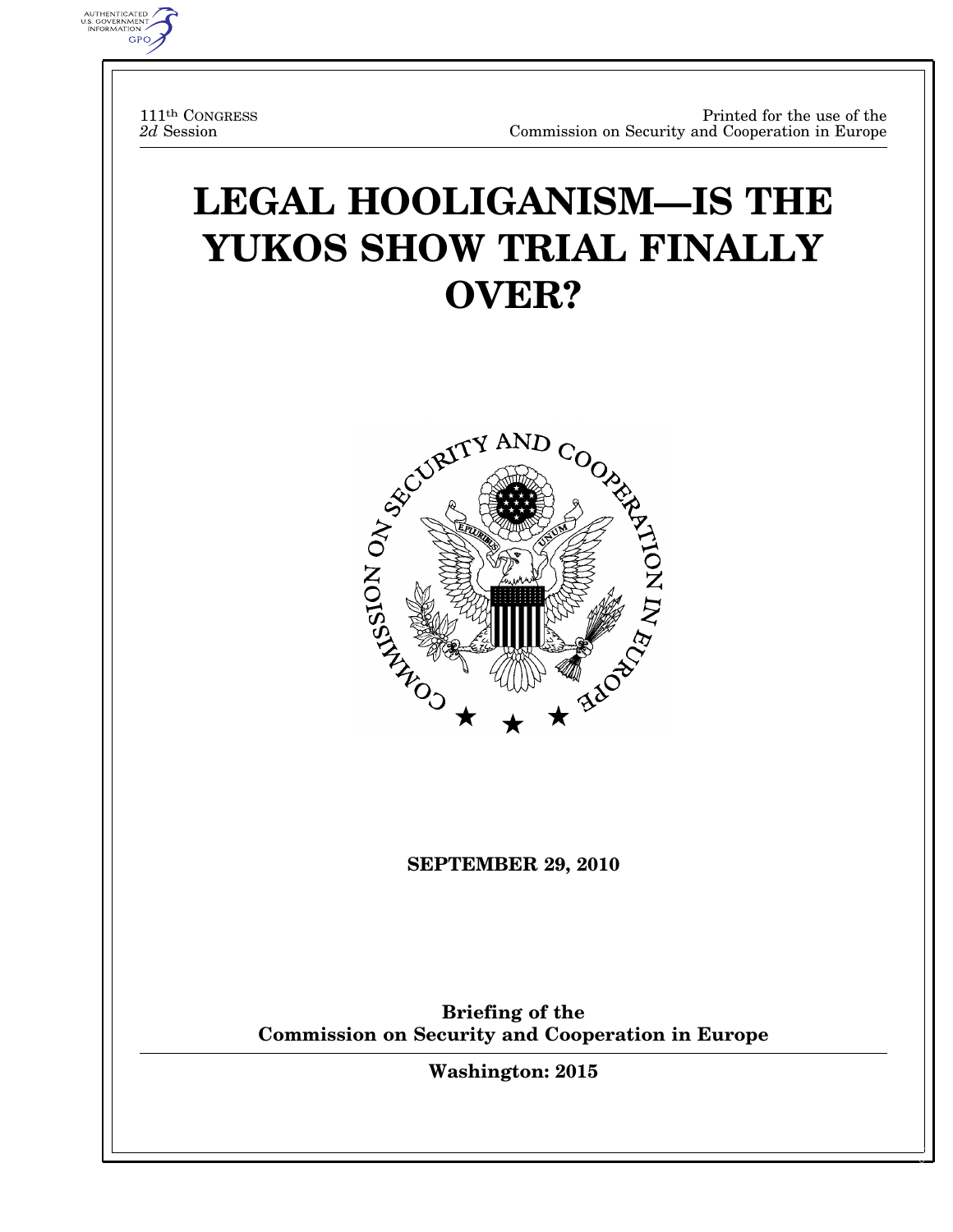#### **Commission on Security and Cooperation in Europe 234 Ford House Office Building Washington, DC 20515 202–225–1901 csce@mail.house.gov http://www.csce.gov**

#### **Legislative Branch Commissioners**

#### SENATE HOUSE

BENJAMIN L. CARDIN, MARYLAND, *Chairman*  CHRISTOPHER DODD, CONNECTICUT SAM BROWNBACK, KANSAS SAXBY CHAMBLISS, GEORGIA RICHARD BURR, NORTH CAROLINA ROGER WICKER, MISSISSIPPI JEANNE SHAHEEN, NEW HAMPSHIRE SHELDON WHITEHOUSE, RHODE ISLAND TOM UDALL, NEW MEXICO

ALCEE L. HASTINGS, FLORIDA, *Co-Chairman*  EDWARD MARKEY, MASSACHUSETTS LOUISE MCINTOSH SLAUGHTER, NEW YORK MIKE MCINTYRE, NORTH CAROLINA G.K. BUTTERFIELD, NORTH CAROLINA JOSEPH PITTS, PENNSYLVANIA ROBERT ADERHOLT, ALABAMA DARRELL ISSA, CALIFORNIA

#### EXECUTIVE BRANCH COMMISSIONERS

MICHAEL POSNER, Department of State ALEXANDER VERSHBOW, Department of Defense

(II)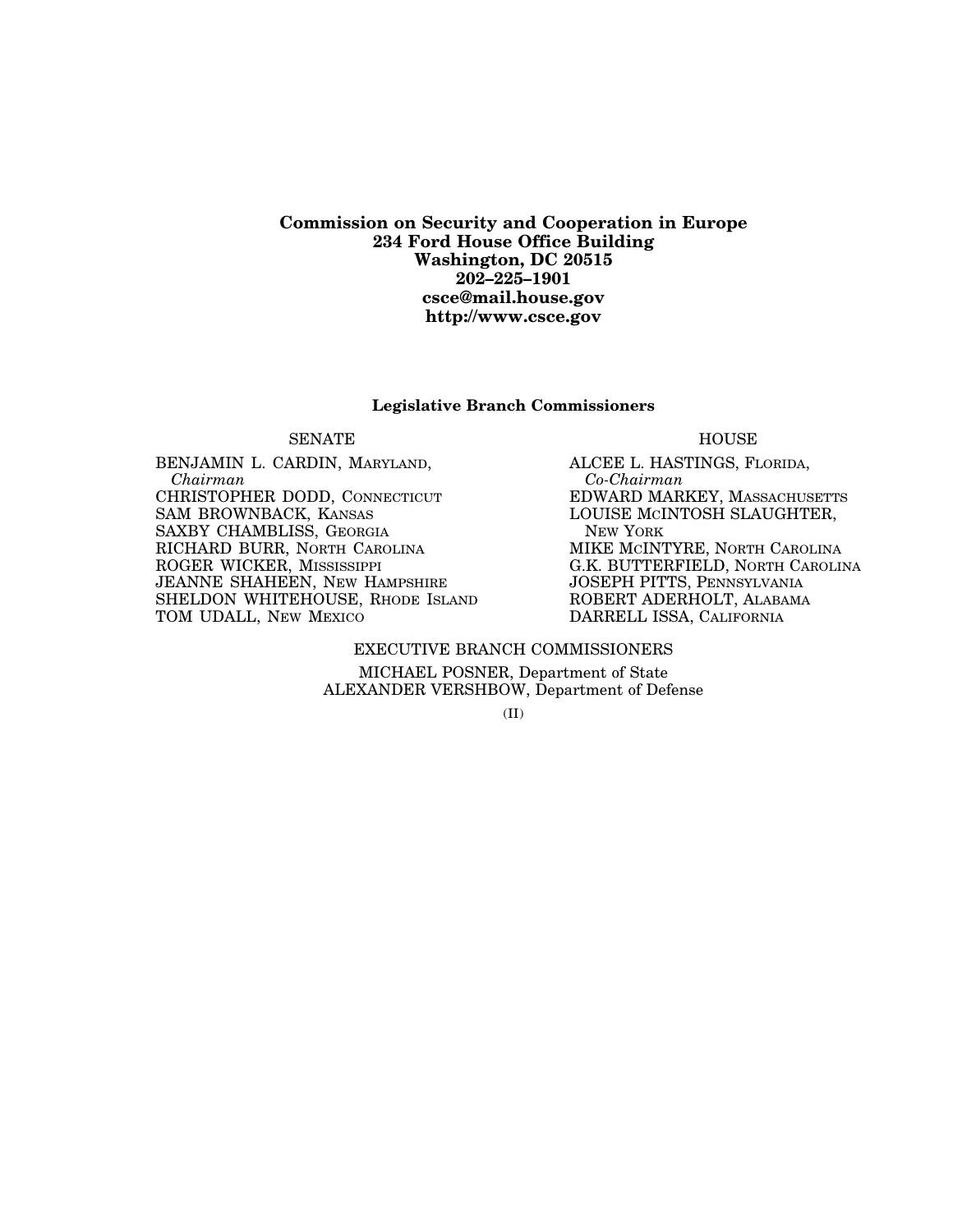#### ABOUT THE ORGANIZATION FOR SECURITY AND COOPERATION IN EUROPE

The Helsinki process, formally titled the Conference on Security and Cooperation in Europe, traces its origin to the signing of the Helsinki Final Act in Finland on August 1, 1975, by the leaders of 33 European countries, the United States and Canada. As of January 1, 1995, the Helsinki process was renamed the Organization for Security and Cooperation in Europe (OSCE). The membership of the OSCE has expanded to 56 participating States, reflecting the breakup of the Soviet Union, Czechoslovakia, and Yugoslavia.

The OSCE Secretariat is in Vienna, Austria, where weekly meetings of the participating States' permanent representatives are held. In addition, specialized seminars and meetings are convened in various locations. Periodic consultations are held among Senior Officials, Ministers and Heads of State or Government.

Although the OSCE continues to engage in standard setting in the fields of military security, economic and environmental cooperation, and human rights and humanitarian concerns, the Organization is primarily focused on initiatives designed to prevent, manage and resolve conflict within and among the participating States. The Organization deploys numerous missions and field activities located in Southeastern and Eastern Europe, the Caucasus, and Central Asia. The website of the OSCE is: <www.osce.org>.

#### ABOUT THE COMMISSION ON SECURITY AND COOPERATION IN EUROPE

The Commission on Security and Cooperation in Europe, also known as the Helsinki Commission, is a U.S. Government agency created in 1976 to monitor and encourage compliance by the participating States with their OSCE commitments, with a particular emphasis on human rights.

The Commission consists of nine members from the United States Senate, nine members from the House of Representatives, and one member each from the Departments of State, Defense and Commerce. The positions of Chair and Co-Chair rotate between the Senate and House every two years, when a new Congress convenes. A professional staff assists the Commissioners in their work.

In fulfilling its mandate, the Commission gathers and disseminates relevant information to the U.S. Congress and the public by convening hearings, issuing reports that reflect the views of Members of the Commission and/or its staff, and providing details about the activities of the Helsinki process and developments in OSCE participating States.

The Commission also contributes to the formulation and execution of U.S. policy regarding the OSCE, including through Member and staff participation on U.S. Delegations to OSCE meetings. Members of the Commission have regular contact with parliamentarians, government officials, representatives of non-governmental organizations, and private individuals from participating States. The website of the Commission is: <www.csce.gov>.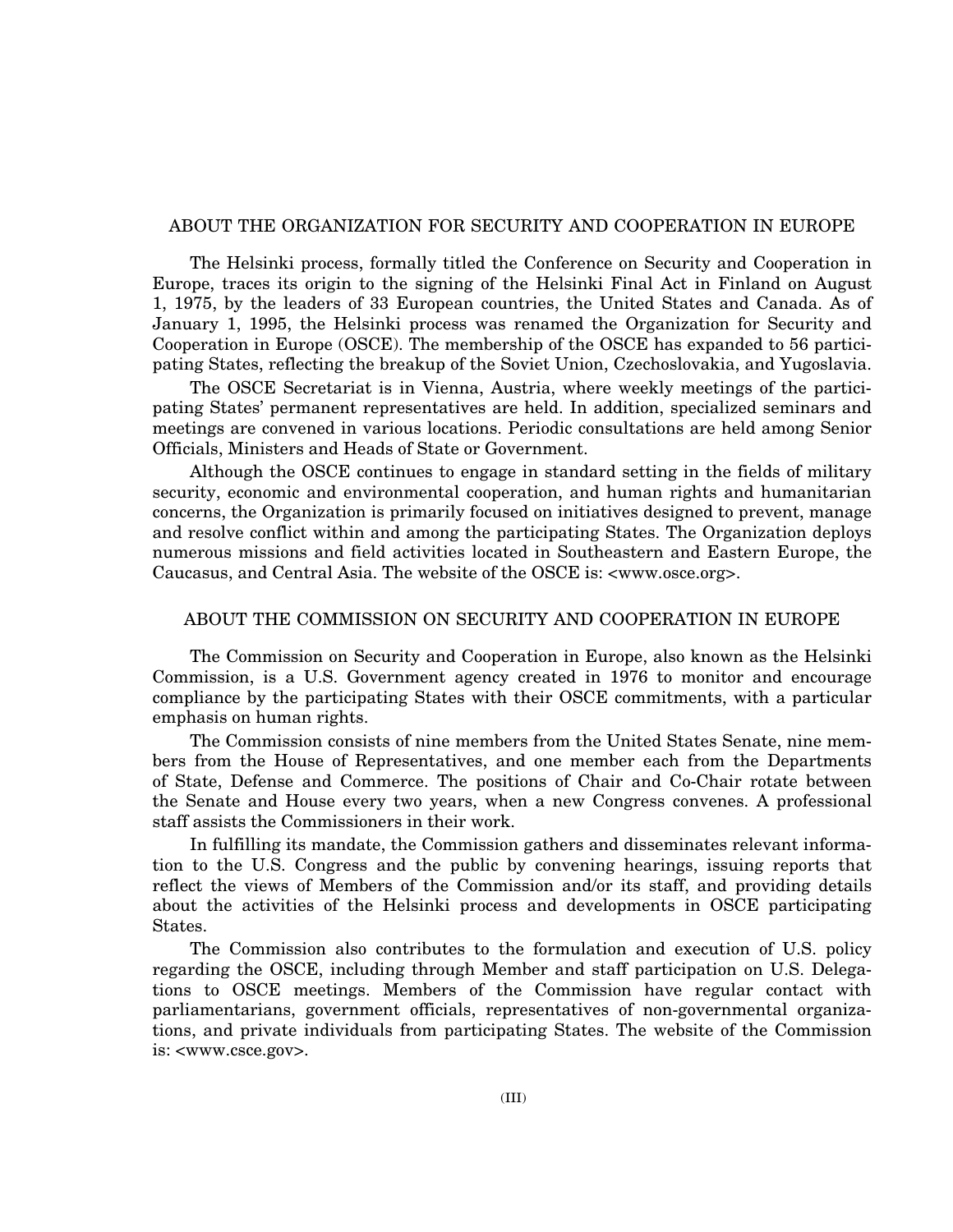# **LEGAL HOOLIGANISM—IS THE YUKOS SHOW TRIAL FINALLY OVER?**

### —————— **SEPTEMBER 29, 2010**

### **COMMISSIONER**

| Hon. Alcee Hastings, Co-Chairman, Commission on Security and Cooperation in Europe                                                                              | Page<br>1. |
|-----------------------------------------------------------------------------------------------------------------------------------------------------------------|------------|
| <b>WITNESS</b>                                                                                                                                                  |            |
|                                                                                                                                                                 |            |
| <b>PARTICIPANTS</b>                                                                                                                                             |            |
| Kyle Parker, Policy Advisor, Commission on Security and Cooperation in Europe<br>Ron McNamara, Policy Advisor, Commission on Security and Cooperation in Europe | 7          |

(IV)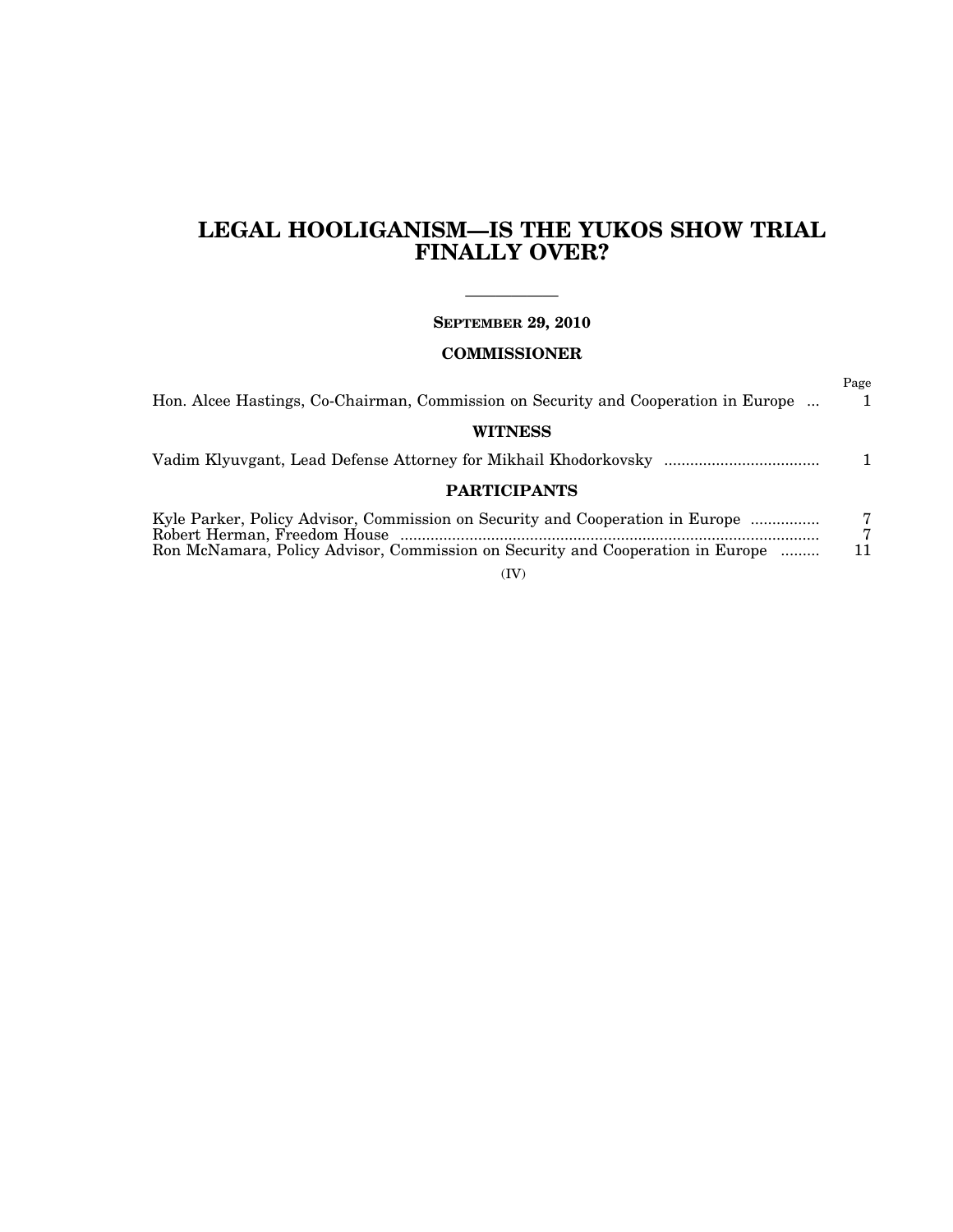## **LEGAL HOOLIGANISM—IS THE YUKOS SHOW TRIAL FINALLY OVER?**

——————

**September 29, 2010** 

#### **Commission on Security and Cooperation in Europe Washington, DC**

The briefing was held from 2:00 to 3:30 p.m. EST in 1539 Longworth House Office Building, Washington D.C., Congressman Alcee Hastings, Co-Chairman, presiding.

Mr. HASTINGS. Ladies and gentlemen, on behalf of the U.S. Helsinki Commission, I want to thank you for joining us this afternoon in a very important briefing.

Today we look at what is now the second Yukos trial of Mikhail Khodorkovsky. My hope is that by shedding a light on this case, we will not only see the gross injustice committed against Mr. Khodorkovsky, but also against the entire Russian judicial system. The trial against him and Yukos began in 2003 as what many saw to be a politically motivated attack by the Kremlin. After almost a decade, the case against Mr. Khodorkovsky has evolved into a complete show trial where the accusations against the defendant have become absurd. Although we would entertain the arguments of the prosecution, today, we find ourselves unable to do so.

Despite recent rhetoric on human-rights reform from the Russian president, very little has yet been accomplished. So it is with concern we look towards Russia's future with concern for a fair hearing for Mr. Khodorkovsky and concern for a society based on the rule of law. It is my belief that the case against him is not only the trial of one man, but a trial of the integrity of Russia's courts and judges.

With that, my thanks to Freedom House, who is assisting and sponsoring this briefing with the Helsinki Commission. But I'd like to welcome our esteemed guests, Vadim Klyuvgant and Anton Drel. Vadim has served as the lead trial lawyer on the defense team for Mr. Khodorkovsky. Before practicing law, he served as a member of Russia's upper house of parliament. Mr. Drel has also served as Mr. Khodorkovsky's lawyer and is a graduate of Moscow State University Law Department.

Thank you, and with that, Vadim, you have the floor.

Mr. KLYUVGANT. Please allow me, on behalf of Mikhail Khodorkovsky's team of lawyers. We thank you for the kind invitation extended to us to brief the high commission and those interested in what's going on at the trial. We see this as a very high honor.

And also, at the outset, I would like to thank the distinguished human rights organization, Freedom House, both for us and organizing this briefing; and, much more impor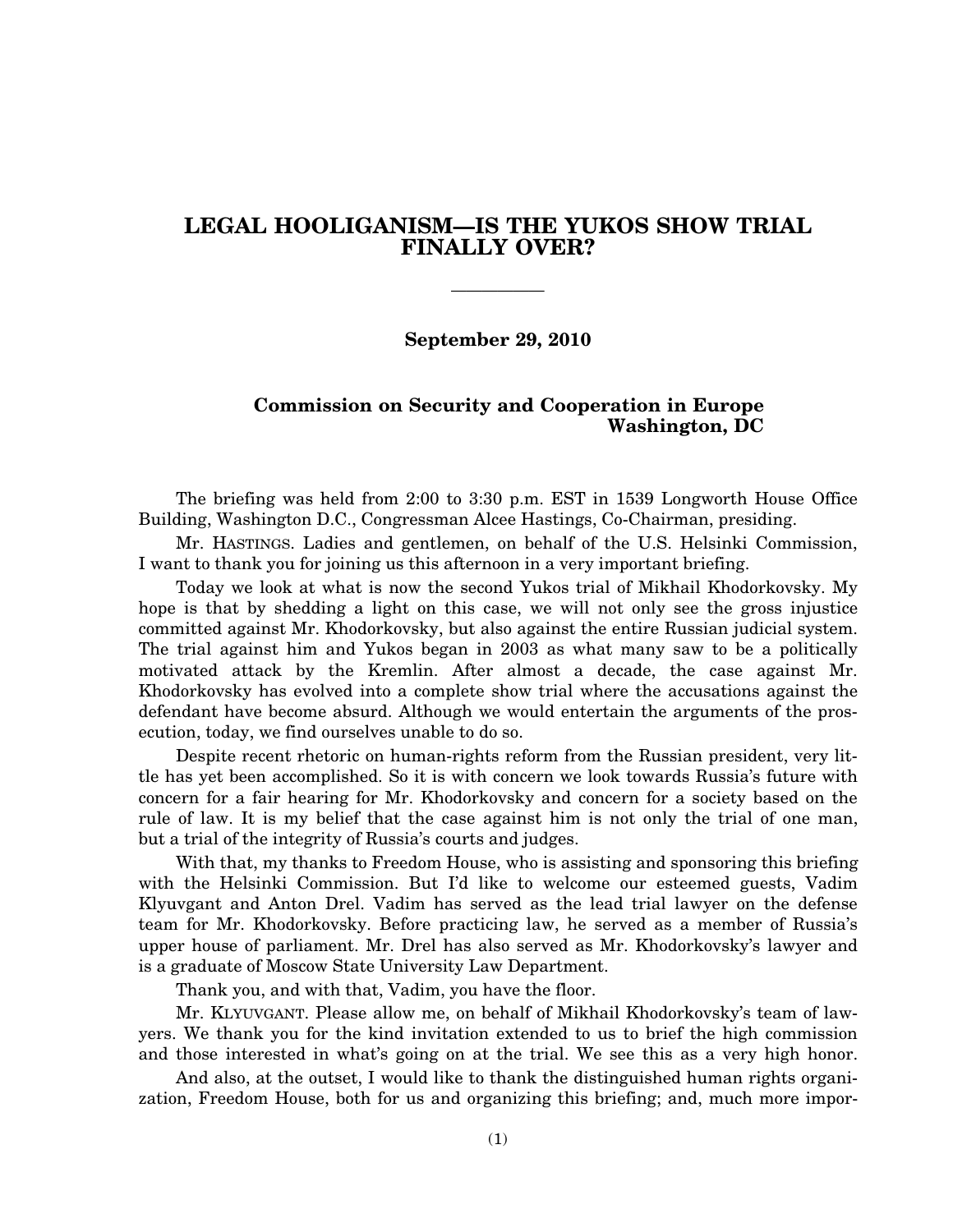tantly, for the assistance they generously provided to us as we have sought to defend the interests of our house.

Later in my remarks I intend to, once again, mention why we need assistance, why such assistance is important to us, have long come from human rights organizations, whether multinational—U.S.-based, European or Russian human rights organizations.

Ladies and gentleman, I've been greatly impressed by the title assigned to this meeting today. I would like to give credit to the optimism of the others who seem to believe that this trial will actually come to an end at some point. Hence, our vision—when I say "our," I'm referring to those participating on trial on a pretty much daily basis in Russia is unclear, and we, quite frankly, do not quite see this trial coming to any kind of end whatsoever.

What can be referred to as a ''second trial'' for both. It's a formality, if you will. The reason I'm saying that the second trial is not a genuine second trial is that the Yukos case, more broadly which can be described as a legal massacre, is something that started as the distinguished co-chairman said almost seven years ago in 2003, has been going on. Whether it's trial number one or trial number two does not really matter that much, because this case has only been gathering momentum and, at this point it's not really clear to see it will ever come to an end. So far, it's only been gathering momentum and getting deeper and worse.

A number of those who become hostages to this legal massacre, and those who've been sacrificed, I'm not referring to any kind of physical situations, but, be that as it may, many, many lives, and an increasingly large number of lives have been broken in this legal massacre.

So what is formally referred to as a second trial is slowly moving, dragging. It's a legal proceeding, a courtroom procedure. Whether or not there will be a third trial, or even another one, is not yet known. But we've seen this so-called second trial as part and parcel of what was unleashed more than seven years ago, and what constitutes a legal massacre.

We don't yet know the outcome and the possible implications of the second trial. Speaking of the specific results of this trial, in legal terms, as far as our defendants are concerned, the worst-case scenario, under the Russian law, is that a new sentence may be handed down that can leave them behind bars for another 15 years.

It was driven by politics and for Russian considerations, the case remains the same. What is happening in that courtroom now is, as before, driven by political considerations and those of Russia.

There is yet another factor and there is yet a third motivation for what is going on, and that concerns individuals who took office together and started all this many years ago. I'm quite sure that right now they are sitting down and thinking as to what the implications might be for them, personally, of this case finally coming to its end. Each of these is crying and hedging their bets and figuring out what the implications will be.

However, it is already increasingly clear what the world thinks of what is happening, has transpired in the decisions made by and statements made by various political bodies, and governmental bodies. Which may lead to, again, more human rights. Probably the Russian public and the Russian Federation will offer a similar assessment to those already voiced.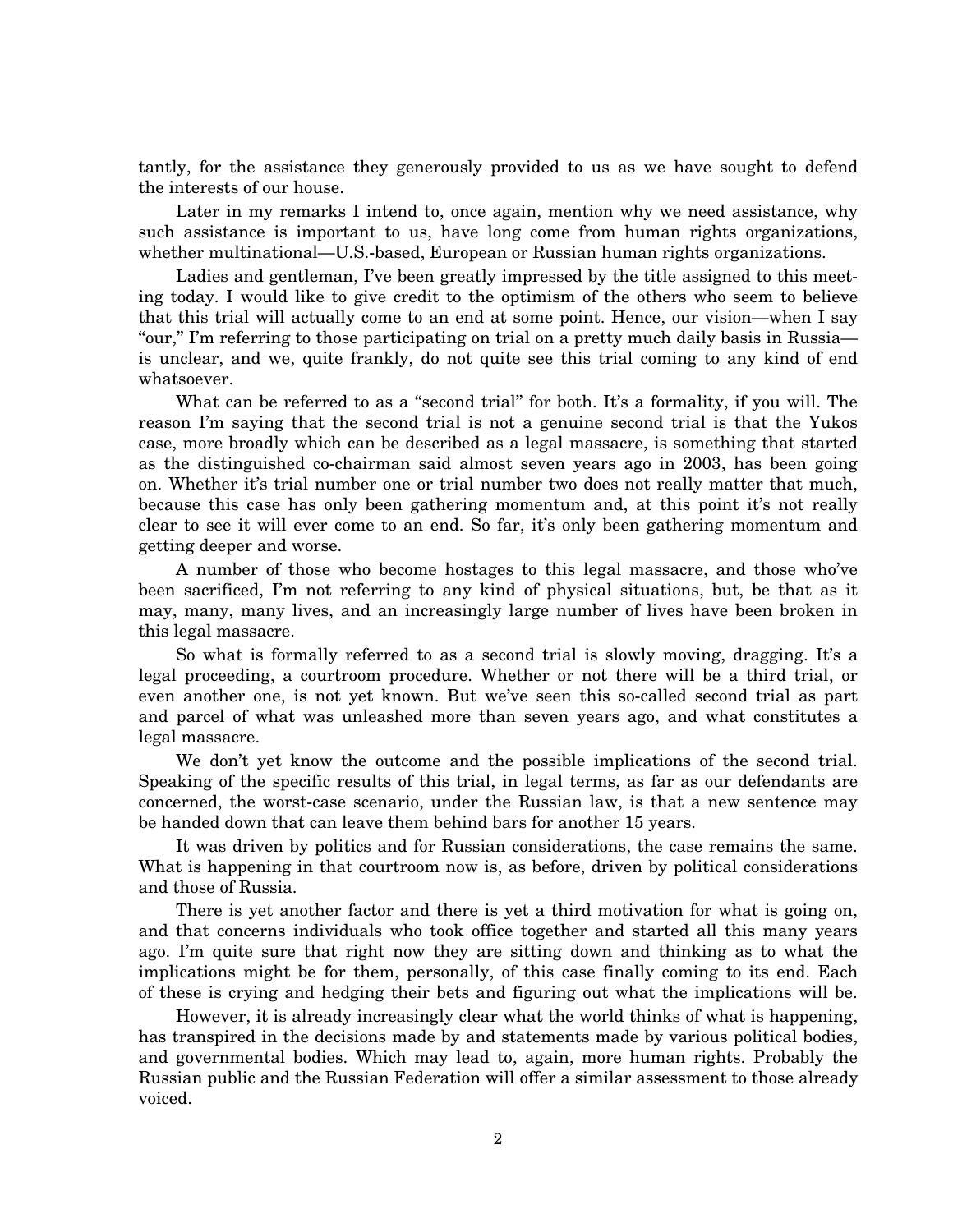And as the defense—and by defense I mean not only the attorneys, but also the defendants themselves, as we try to fight in the courtroom in Moscow for lives that have largely been already ruined, but lives that others are trying to continue to ruin and sustain a defense against those efforts.

As we're doing that, we're setting yet another goal, which in a way transcends and which reaches beyond the efforts to salvage the human rights goal, and that goal is our efforts to expose and to not leave unpunished the corrupt and criminal behavior of those government officials and public servants who, through using a vast array of these methods which have involved threats of all kinds of criminal action, falsification, forgery, and of torture, have used all of that to try and execute the plan to legally massacre.

We—and when I say we, include Mikhail Khodorkovsky—view this kind of behavior as criminal. We also believe what we're doing in court is we're not defending the innocence, we're not holding the innocence of the defendant. Rather, we are trying to prove the criminal nature of the actions taken against them.

That this case, this situation is not going to be domestic error of the Russian Federation. The reason being that what's at stake here is universal, fundamental human rights values, values that underlie the very foundation of Western civilization. Among those values, I would primarily call your attention to the freedom of the individual, and the law, as the body of laws and as a major component of human civilization.

As my personal opinion to emphasize that what we have in mind is not what is referred to as legal hooliganism, because in Russian and Russia the word ''hooliganism'' refers to the radical instances of extreme—mistreatment. Those that are sporadic not systemic. What we have here is a systemic effort to trample underfoot the very fundamental values of civilization.

And we have been mentioned by the veterans the more courageous and more lawyers—on these efforts of the country.

What is especially tragic and traumatic is that such insistence grave as they are, have been made against a background of rhetoric and lip service paid to the rule of law. Fortunately, the authorities started talking about the rule of law, and seeing it as supreme value was hailed by the rest of the world, and they were praised for trying to establish the rule of law in Russia. It is especially alarming—that what's happening is happening in that very background.

That is exactly why we believe that the case at hand is not a domestic affair for Russia, but rather it is an issue, a problem that should be put on the agenda of an international context, and international relationships, one party to which is the Russian Federation, the other being other countries at every and all levels of international context.

We have referred to the trial of the city of Moscow as a sham trial, a pretend trial, if you will, because while appearances are being and things are allegedly occurring in the context of a trial, it is in fact just a smokescreen, a cover-up for people's lives being destroyed.

To begin with, the charges are fake and pretend charges, because essentially they accused the defendants not only of something that they never did, but, as a matter of fact, they're self-defeating because what they have accused the defendants of is something that was simply impossible, to never having done.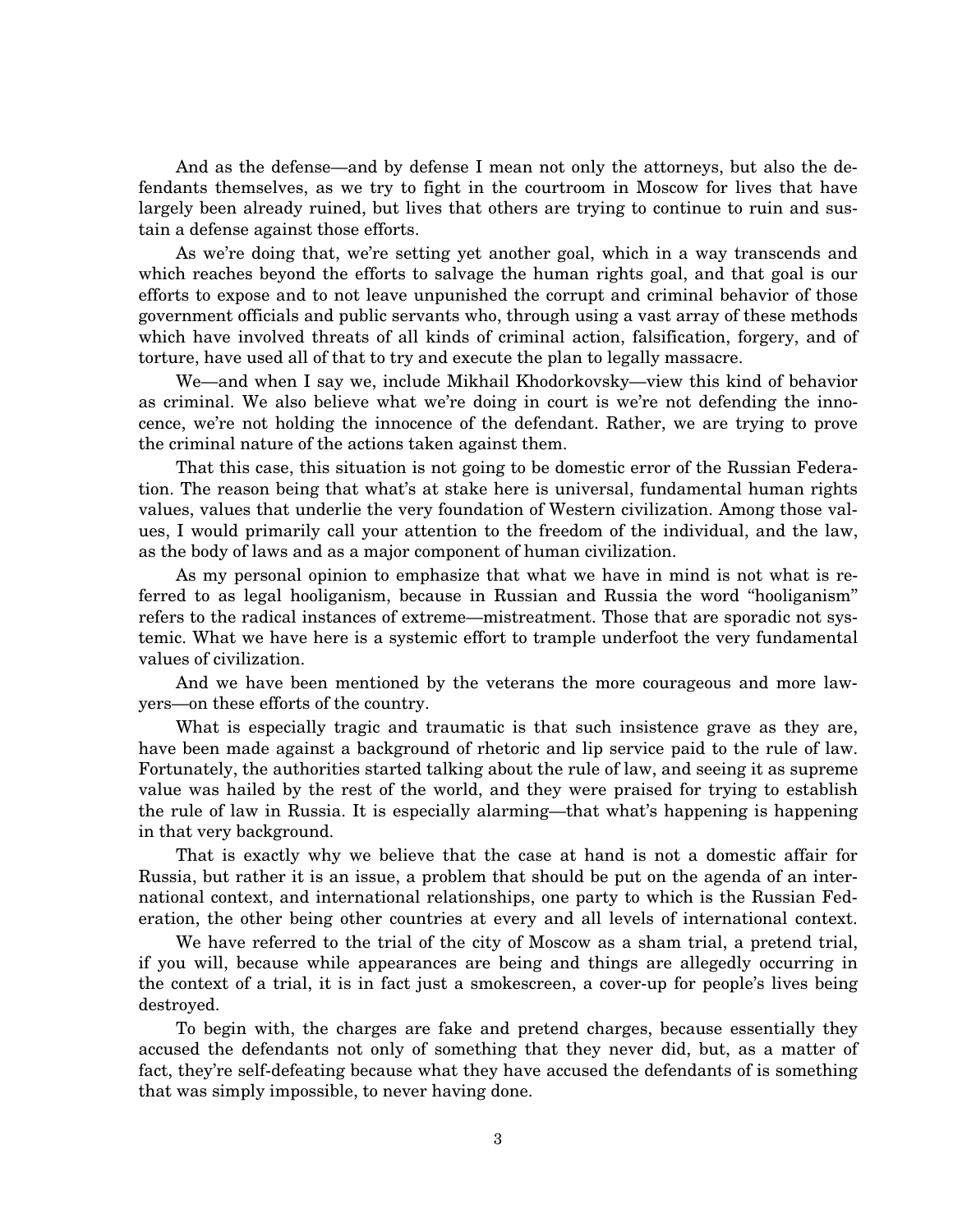I'll be happy to give you a certain level of detail and explain specific questions of why I'm saying this. I will say that the sham nature of the charges that was quite consistent with the quality of the so-called evidence produced by the prosecution, which had been produced using forgery, falsifications, distortion on the facts and the forgery of documents.

The methods that the prosecution has employed to gather this so-called evidence have involved threats, blackmail, torture and prosecution, and threats of prosecution towards just about everybody that they—including, of course—accountants, lawyers and witnesses so as to force these individuals to provide information that could be used by the prosecution in building their false case.

By that token, this case is yet again not a domestic affair of the Russian Federation. Because the methods in putting pressure on those arrested and all kinds of similar techniques are not only being used against Russian citizens, but against foreign nationals, including U.S. business and against foreign corporations.

I will only cite one example out of a vast number, so it is available. I will simply mention the name of the well-known company, Pricewaterhouse, and what happened to it in Russia. When the management of the Moscow—some individuals—Pricewaterhouse, most of those individuals, who were foreign nationals, had their arms twisted in a very, very cruel way and under threat of criminal prosecution, and the threat of destroying the company's business in Russia to get them to sign what the prosecution needed them to sign. The statement that ended up being signed was a false statement and we have plenty of evidence to prove that the statement was forced out and that it was given under tremendous pressure.

There has been many propaganda train employed if you will, that has been used to justify what is being done to Khodorkovsky, and that is that he is being equated with a rich protector the likes of whom would be Madoff; and the authorities will claim that individuals like that have been and are prosecuted everywhere in the world.

The statement is untrue. Again if the right question as to why it is untrue, I'll be happy to explain the details. It's a completely different situation, one in which there's not a single inference of not only criminal behavior, but even unlawful behavior—even misdemeanor type of behavior on the part of our defense. These so-called facts have been copied and falsified.

Therefore, the consequences and implications of the Khodorkovsky case and the Yukos are very far reaching. Of course, they operate what will happen to the victims and the hostages of that trial for Mikhail Khodorkovsky.

We think also the consequences and implications of this case are also of very direct relevance for the prospects of my country—the Russia Federation—whether we'll use the buzz word organization to refer to those prospects or you can just say the future of Russia. The choice of words is not important in this case.

This case has ramifications for the business community, for investors, for Russian international partners and, of course, for the United States as one of Russia's international partners.

Again, the Khodorkovsky and Yukos case presents an impediment and an obstacle for what is long overdue in the Russia-U.S. relationship. I prefer more to talk about improving and enhancing the relationship. This case creates a major impediment—to be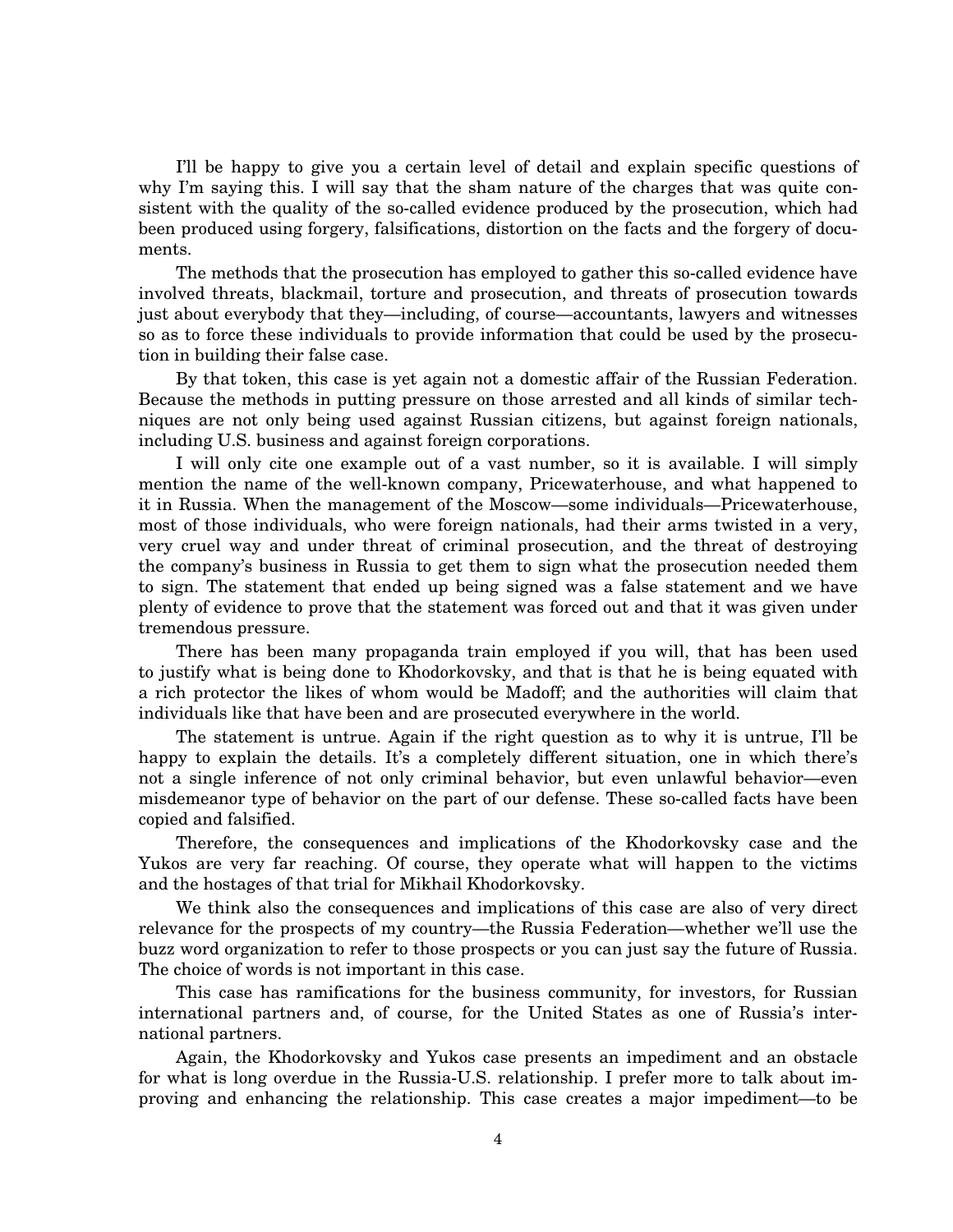done. Simply, I cannot visualize a successful effort to improve this relationship with this case remaining what it is and where it is.

And yet, another role that this case plays is that of an indicator as to what is happening in Russia and which direction it is moving. Whether this case will end justly or unjustly will be a very clear signal of where Russia is headed.

That is why we have said that it is of great importance that the national—public voice its opinions in the sense that the issue must be put on the agenda of international context in Russia and the rest of the world at any and all levels. It should be on the agenda of both public and private diplomatic interactions. A report from human rights NGOs all over the world—Europe, in the Americas, everywhere—is very badly needed.

These things are critically important if the problem that we are discussing here today is to see some kind of a fair ending. We believe that the United States, as a major partner of Russian Federation, is in a position to make a significant contribution to this. Both through parliamentary action and through the channels used by the executive branch of the United States and on the part of the civil society of the United States, which is very well known for being vigilant, active and invariable—intolerant—to the fundamental human rights violations.

As the Helsinki Act was signed in 1975, yours truly was still a fairly young individual. Yet, I was very aware and watchful of this kind of development. As a matter of fact, in 1975, I enrolled in law school and all those things I found extremely interesting and important.

And I remember the great importance—including in my then country, the USSR attached to the so-called third basket, which of course, incorporated human rights issues that was very heavily discussed as part of the framework of the Helsinki Act. I remember very vividly how things were moving and improving along the lines of the Helsinki process and was a better human rights situation in what was then a superpower—not just a superpower, but an evil power, an evil empire, on that felt extremely strong. Yet, it was listening to what was being said as far as the Helsinki process and improving its track record on human rights.

I have to be completely sincere and honest—why what happened—what was capable of happening back in the 1970s did not—set—itself in the context of the 21st century. Now that we are in Congress—in U.S. Congress—has the context of this still fairly new initiative—that of presenting the Russian-U.S. relationship.

I believe it will serve our national interests and we need it very badly and it is very important to us.

Thank you very much for your attention.

Mr. HASTINGS. Thank you all so very much.

First, to underscore what you have said about the international implications, when Yukos was taken over, there were investors from around the world and a lot of them from America. It's estimated that upwards of \$7 billion was lost by international investors, including those in the United States. That, in my judgment, underscores your feelings regarding what I believe true too, to be that this is an international matter of substantial consequence that should have continued to be addressed, as it has been in other governments—two that come to mind are the Swiss courts and the Dutch courts have indicated that they felt it was illegal.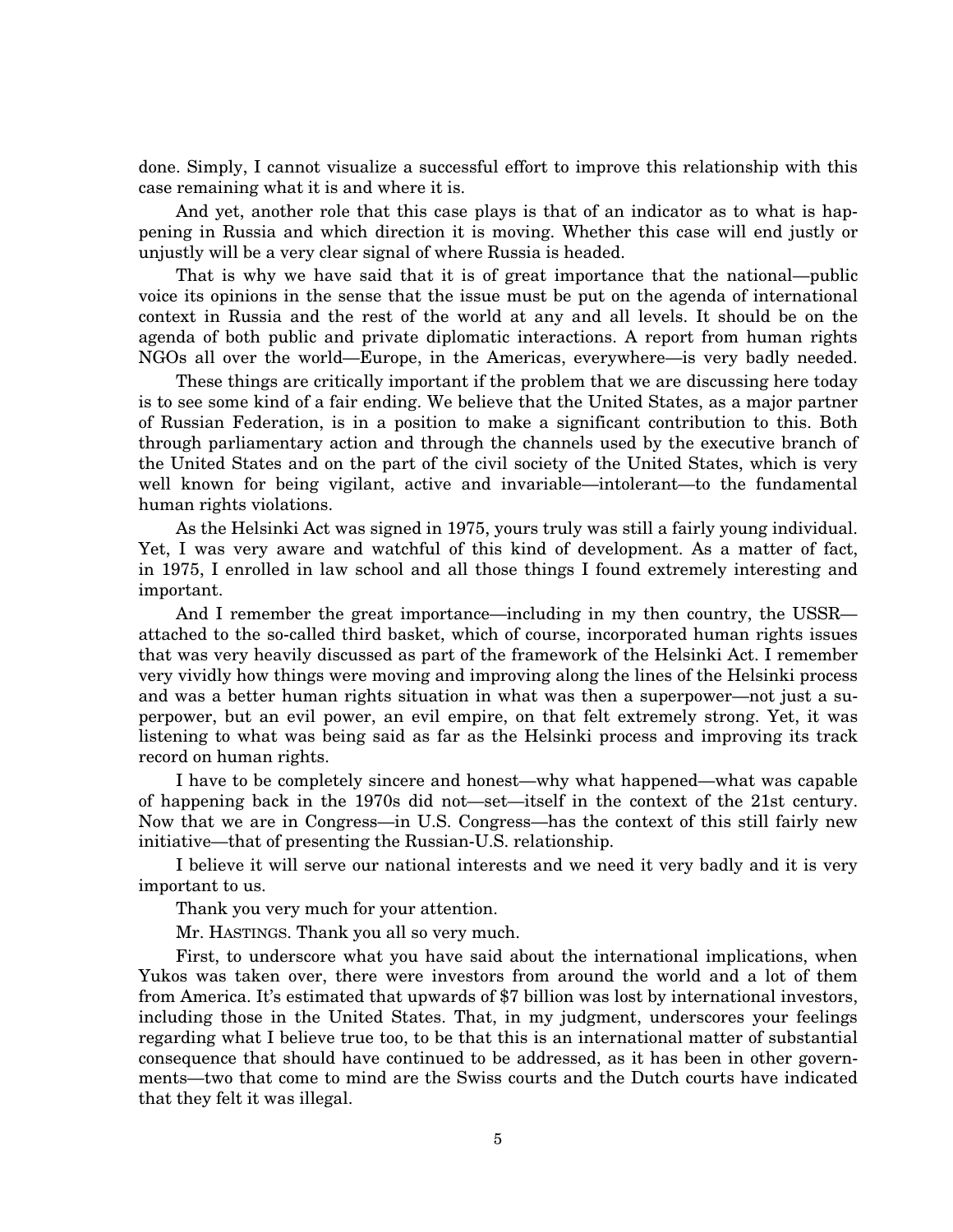You know, Vadim, either 15 or 16 years ago would have been my second visit to Russia. Like you, I felt the effects of glasnost and the changes that were taking place. Like many Americans and other citizens around the world, I felt that there would be progress in that third basket from the Helsinki Accords.

Not by myself, but with three other colleagues—one a Democrat and two other Republicans—we had a meeting with Yury Luzhkov, who was then and until two days ago, the mayor of Moscow. When I met you today, I told you that I was personal friends with Gennady Solezhno. Gennady Solezhno was in the Duma and I became good friends.

And over the course of that time, I personally have witnessed—having met regional officials and countless others—and recognize now the government has changed and I think for the worse.

I want to say two further things: In reviewing the testimony of an earlier hearing held by Sen. Wicker and attended by the chairman that I'm co-chairman of the CSCE, Sen. Cardin, remarks were made by Sen. Wicker wherein he quoted your client. Footnote right there for you and Freedom House and for the brave and courageous lawyers that are in pursuit of fairness and justice. You are now noticed and you are supported by all of us that believe that all citizens of the world are entitled to human rights.

Sen. Wicker quoted Mr. Khodorkovsky, which is almost poetry. He says, and I quote your client: ''I really do love my country—my Moscow. It seems like one huge apathetic and indifferent anthill, but it's got so much soul. Inside I was sure about the people and they turned out to be even better than I thought.''

I read recently, that in spite of that glass enclosure that he is in during this trial, with those of you that are there, that at least having served several years in a Siberian prison, that his spirit is not broken.

Please convey to him that the law is our will to continue to point out the injustice that he and Mr. Lebedev and your other clients are experiencing.

But then, Sen. Cardin closed with what I close with here today—just quoting him he says, "I think that Sen. Wicker and I both believe"—and I'll now add myself to the list; I was not at the hearing with them that day—''believe in the Russian people. We believe in the future of Russia. Well, the future of Russia must be a nation that embraces its commitments under the Helsinki Final Act. It has to be a country that shows compassion for its citizens and shows justice. Russia can do that today by doing what is right for Mr. Khodorkovsky and his co-defendant. Release them from prison; respect the private rights and human rights of its citizens. Russia then will be a nation that will truly live up to its commitment, to its people, to respect human rights and democratic principles.''

I don't know any way to say it anymore concisely or in a manner to convey why it is that the United States Commission on Security and Cooperation in Europe continues to put a lamp on this particular trial, show trial—shameless trial—and will continue our efforts in that regard in the future, both in Russia, elsewhere around the world and here in the United States as well—lest you think we don't criticize this group from time to time when injustices occur. Please note that we do and will continue.

You have my best wishes and I'm hopeful that you will stay as strong as you have been and I deeply, deeply appreciate Freedom House.

Mr. KLYUVGANT. Thank you.

Mr. HASTINGS. Thank you.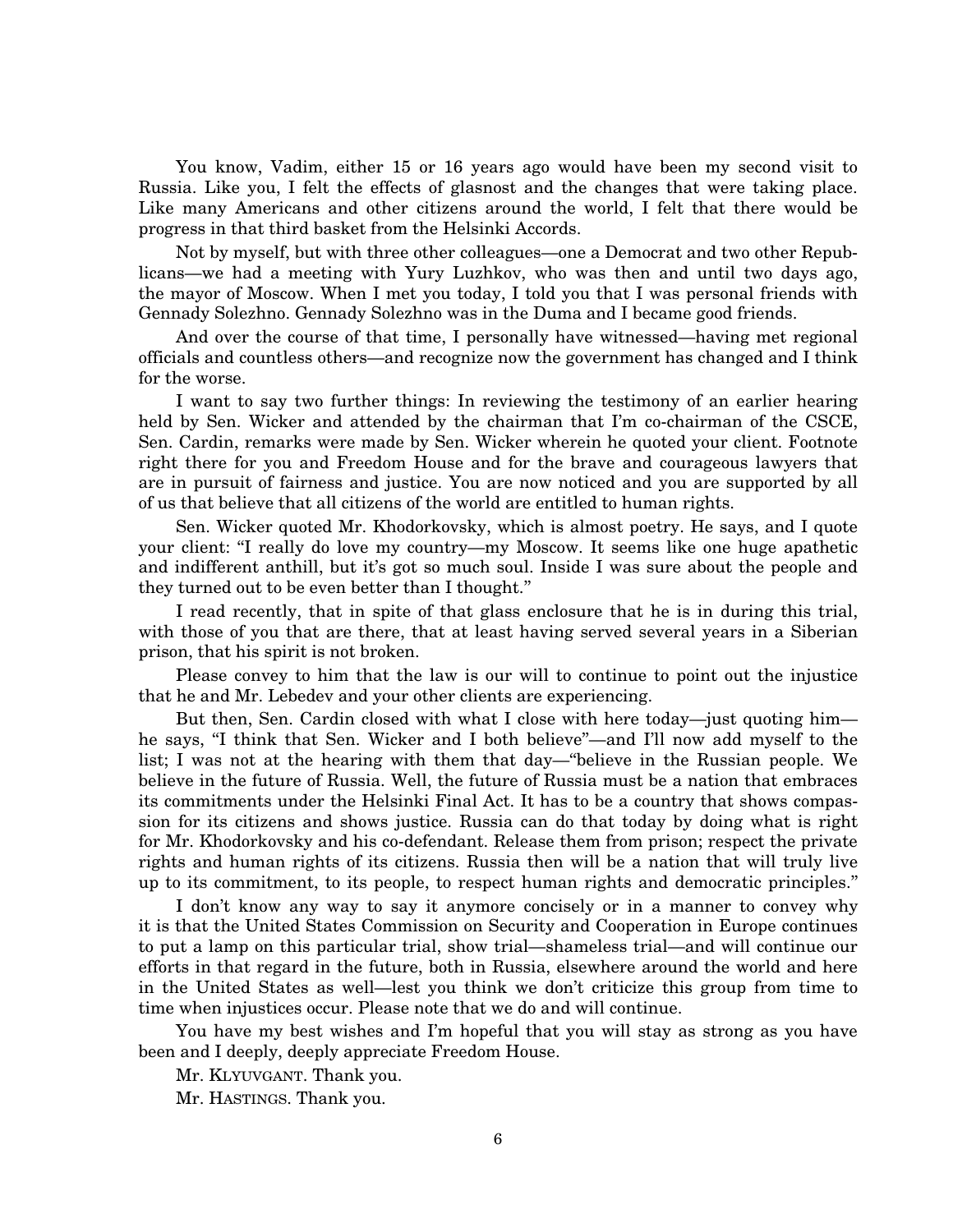Mr. PARKER. Thank you, Mr. Chairman.

And thank you, Vadim, for a very moving and informative statement. We're certainly very grateful to be able to put you on the record here today.

Over the years—over these trials since 2003—we have certainly heard from a number of very qualified people on the team. We certainly very honored here to have Anton Drel in attendance; Mr. Drel is the personal attorney—the first attorney to meet with him following his arrest in 2003.

At this time, I would like to recognize my colleague Bobby Herman from Freedom House. Freedom House contacted us about this a month ago. We certainly were very happy and excited to hear that one, most importantly, Vadim, you would be here in town. I know when we met last year in Moscow, I was very much hoping that this would be possible. I'm very glad to see it come to fruition.

We're certainly honored, in a sense share a podium with Freedom House. We go back to 1976; Freedom House goes back to 1941. Certainly quite pleased at the announcement of new executive director who happens to have been a recent, former and very active member of our commission. So we were very happy to have those wires crossed, as it were. I'd like to recognize you for a statement.

Mr. HERMAN. Thank you very much, Kyle. I appreciate it.

And the co-organizing that we did this time was great, because we co-organized, but you did all the work. So we like that.

Let me thank you and offer a couple of comments on what is a very timely and important briefing. You've said, on behalf of Freedom House, where I'm the director of programs in support of fundamental rights and freedoms worldwide.

The subject of this session is of particularly intense interest to us, because it focuses the attention on the critical question of whether a citizen of the Russian Federation is able to access justice to the extent guaranteed in the Russians' constitution.

The case that we're discussing today is but one data point, albeit a high-profile one. The manner in which the defendant, Mr. Khodorkovsky, has been subjected to a barrage of new charges, deliberately timed to prolong his incarceration beyond the six years he's already served, has with good reason raised concerns in Russia and internationally about the sad state of the rule of law in present-day Russia.

Last year, Russian President Dmitry Medvedev himself expressed concern about what he called legal nihilism in his country. He was right to raise it. Notwithstanding some modest gains in a few areas in reforming Russia's judicial system, the overall picture is quite grim.

In Freedom House's annual survey of democratization in Central and Eastern Europe and the former Soviet Union, nations in transit, Russia continues to receive a low score for its legal framework and judicial independence for several reasons: The troubling lack of independence among judges, about which we've heard quite a bit, remains a serious shortcoming of the Russian legal system; political interference by high-level—high-level government officials is commonplace. There are numerous reliable reports of judges being pressured or coerced until rendering a particular decision and then generally conforming to Kremlin preferences.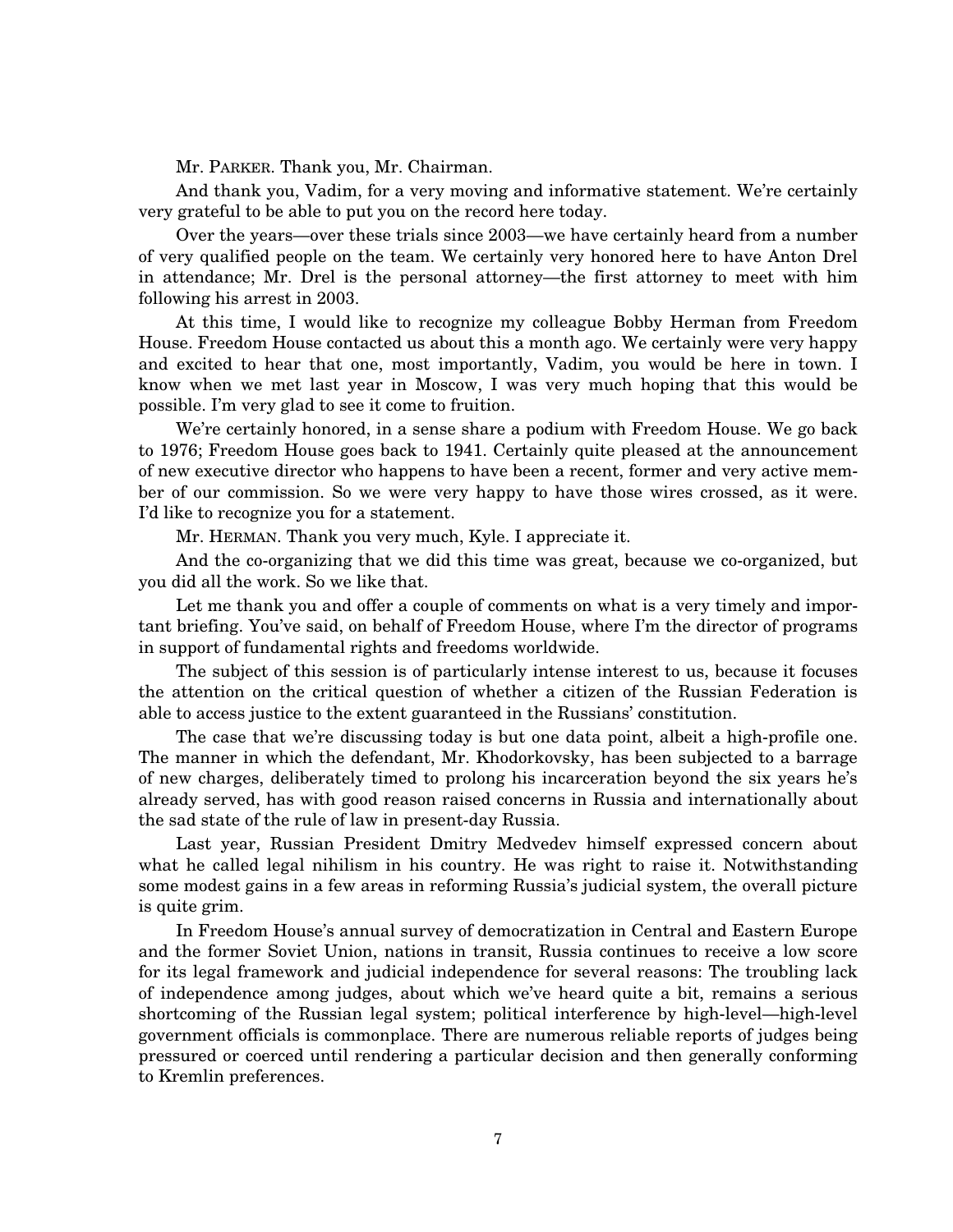At the same time, the culture of impunity prevails in Russia. One manifestation of this is that the mastermind behind the murders of prominent Kremlin critics have yet to be brought to justice.

The inability of the courts to enforce judgments is another systemic failure. Nearly half of the European Court of Human Rights judgments against Russia pertain directly to the failure to comply with the court's decisions. Pretrial detention often on baseless legal grounds is also a major weakness of Russia's judicial system—as was tragically highlighted by the death of Sergei Magnitsky last year. The use of torture or other forms of coercion to extract confessions from those in custody is wide spread.

Delayed legal proceedings—the matter with which Mr. Klyuvgant is no doubt frustratingly familiar—is yet another obstacle to obtaining justice in contemporary Russia. Finally, the lack of public information about the court cases seriously erodes citizens' confidence in the judicial process.

Legislation limiting the types of cases that go to jury trials has also moved in the wrong direction. The fact that, according to independent Russian research organizations, a full one-third of Russians believe that the current raft of charges brought against Mr. Khodorkovsky are political in nature—while another 50 percent say they don't have enough information to form an opinion—underscores the need for Russian authorities to be more, not less, transparent about the machinations of the legal system if anyone inside Russia or beyond its borders is to see it as a legitimate instrument of justice.

Let me close by observing that it's too easy to criticize from afar. Mr. Klyuvgant works within the Russian legal system in an effort to obtain justice for his client. We've listened intently to his account of the challenges that that entails.

Going forward, I think we share—we all share an interest in supporting those dedicated and courageous men and women in Russia who are working to establish the rule of law and to make the judicial process more transparent, accessible and fair.

Thank you very much.

Mr. PARKER. Thank you, Bobby.

The way we planned this briefing, we have a little bit of time, certainly, for some interactions, some audience questions. That's one of the features I like most about the briefing is we're able to get a little deeper into the topic. We are able to take public questions—which, by the way, will be transcribed and printed in our official hearing record.

Before we do that, I'd like to take a few comments and then open it up.

One of the things I was quite happy to see come out in your testimony was the human cost, the human dimension of this trial. It is a legal process that's being carried out, but it has a real profound human cost, certainly on the families of Mr. Khodorkovsky and Lebedev and certainly others involved. That for us is really a priority.

Here at the Helsinki Commission we have three dimensions as were set up in the Helsinki process: security dimension, the economic and cultural and the human dimension. But we were mandated by Congress, when we were set up, to focus on the human dimension.

And also, just to mention that this is not just a domestic affair. This is not something that just concerns Russia. Attention to it cannot be construed as interference in internal affairs. As the Russians would say, ''kak ne stranno.'' The 1991 Moscow document that was unanimously agreed to by all the participating states in the OSCE enshrines that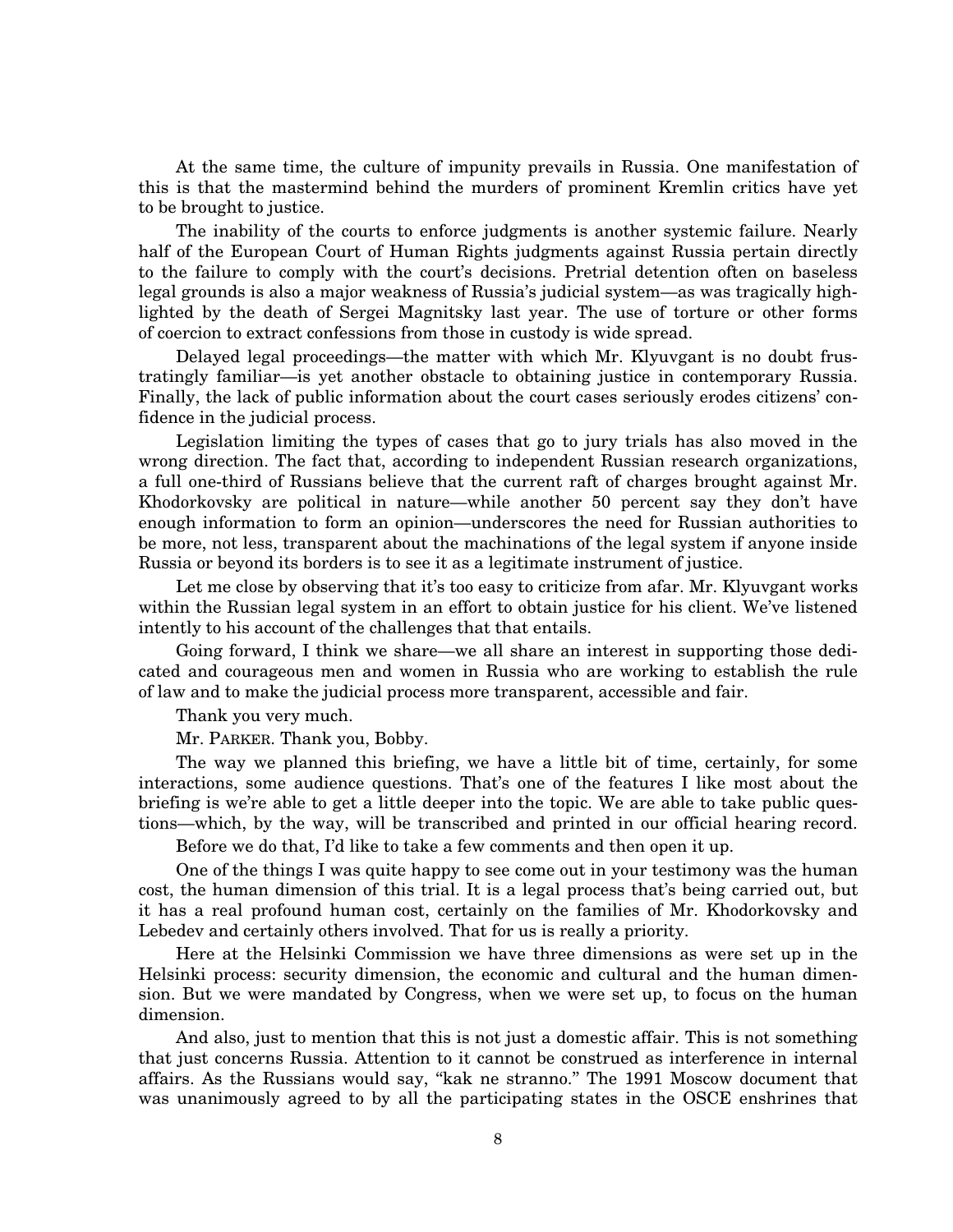messages that human rights are of sufficient importance and attention. That this type of interest cannot be construed or dismissed as the old interference in internal affairs.

This time of year, the OSCE usually holds the annual Human Dimension Implementation Meeting where everybody gets together in Warsaw, talks about how things were going last year, how commitments are being implemented. It's a large event, very interesting and lively, with lots of NGOs. It's also a forum where NGOs are able to speak on an equal basis with states. We line up in the morning and if the U.S. may be behind Freedom House or Tajikistan or whoever participates.

This year, because we have a summit for the first time since the 1999 Istanbul Summit, it has taken the form a review conference. I believe these issues—rule of law, access to justice—will be discussed on Monday, October 4th. I certainly expect the Yukos case and situation involving because it's obviously the case against Yukos oil, the conflict in The Hague and then there's also the personal prosecution of—might even say persecution of Khodorkovsky and Platon Lebedev.

One other thing I wanted to mention just along the lines of the human cost. One of my favorite pieces on this whole case, in the many years it's been written about, is an interview that Khodorkovsky did through an exchange of letters with Boris Akunin of the Russian Esquire.

I continue to go back to this piece and just mine it for the very moving, again, illustration of the human cost of it. Also, in a sense, the remarkable—the transformation, as it were, of Mikhail Borisovich from Russia's richest oligarch—someone who, as is commonly said, may have been no saint—to what appears to me as possibly the freest man in Russia: having had it all, having lost it all and remaining unbroken and being able to say those words that are really quite optimistic and almost seem incongruent with the situation.

I remember when he was transferred to Matrosskaya Tishina for the beginning of his trial, there was a picture, carried in the newswires, as he got out of a cramped prison van—he gets out and he gives a smile to the cameras. It's not a cynical smile. It's not an in-your-face smile. It's a warm smile to his country. Just a couple quotes and then we can open it up to question-and-answer.

Mikhail Borisovich says here, ''I could have left, but after Platon's arrest, I regarded it as a betrayal. At the end of the summer, I took a trip and said my good-byes to my colleagues who were already beyond the border, and returned to Russia.'' Akunin asked, were there minutes when you regretted that you hadn't left? A very human answer: I don't know. There are probably two modest answers. Yes, I regret it every day; no, I don't regret it, because having left, I would not be able to live.

He's asked about his parents. And we have had the great privilege of meeting his mother when she was in town. "For them, honor was always dearer than their own life, definitely, and maybe even mine. So here I had no doubts.'' He talks about his children. ''I very much hope that my children, too, knowing well since preschool that papa was in jail, will grow up understanding why I could not have done otherwise. My wife promises that she'll be able to explain this to them.''

Another comment that struck me here: ''Scoundrels are often more successful than decent people, but are they happier? That's the question. If they were happier, then we'd be living among nothing but scoundrels. In the world would triumph strength and meanness, but it's not at all like that after all. Strength loses out to courage, meanness to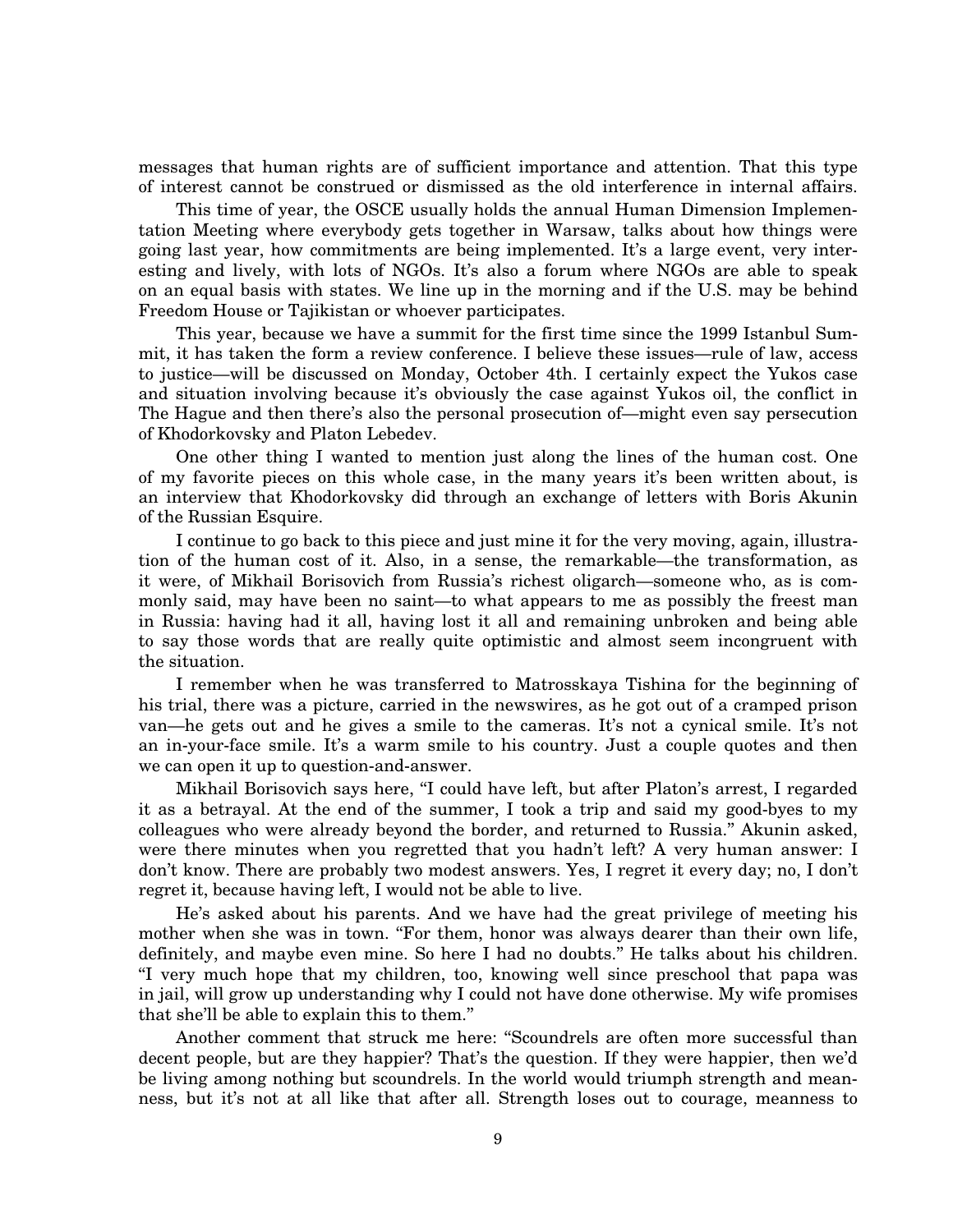honesty, hatred to love—not at first, but always in the end. The world becomes a better place.''

And he talks about what's going on. ''What is taking place is the advancement of the whims of the ones projecting downwards and into society their distorted moral principles. Well, what can you say about them? Pitiful, miserable people who, in their old age, will be scared of death.''

These, to me, are just profoundly moving words from someone who is, on one level, a vulgar businessman, in the business of making money. What could be more crass, particularly in the crazy '90s in Russia? And yet, they sound similar to a Russian literary thinker, to someone who—circumstances, history, fate has chosen him for a different role. He's in good company, frankly, having sat—as the Russians say—in Siberia.

Again, I'm very struck by it and I think it's possibly one of the most interesting aspects of this case. To me, it's far more interesting than rebutting ridiculous, absurd legal charges, particularly in the second case. I know, obviously, Vadim, you have to litigate those absurdities, so you must get involved in that drudgery.

But I'll just finish on this vein, to quote the famous words of a beloved Russian Silver Age poet, Anna Akhmatova, and her ''Requiem'' that was written around the crucible and the tragedy and the nightmare of the Stalin era. Her son, Lev Gumilyov, was imprisoned. To me, there's so much, sort of, appropriate in this comment that begins "Requiem": "Not under foreign skies, not under foreign wings protected. I shared all this with my own people, there where misfortune had abandoned us.''

It's obviously far more beautiful in Russian, but I think of a Mikhail Borisovich who doesn't leave Russia and wage a proxy war from a foreign country, who returns and faces his fate with his people, through severe, turbulent and difficult years. With that, I don't want to take any more time that we have for question and answer. I'd like to open it up to anything—comments, questions. Josh, you said there's a mike. If you could come up to the mike, that would make it easier for the transcribers. Who wants to start?

If no one has a question, I will start with a question. I wonder what your take is on this—is there any sense or any speculation on the part of the architects of this fiasco that maybe it was a mistake? That the damage to Russia's reputation has been too big and we're beginning to have someone who is unbroken, is not admitting guilt. It makes it difficult even to pardon him. Or is this not the case, and will there be more? Could Luzhkov be next? Could Medvedev be next?

Mr. KLYUVGANT. I can say the following. We have no doubt whatsoever that there is quite a number of individuals among the Russian authorities, in the Russian government, who understand that this was a tragic, huge mistake, and one that needs to be amended and rectified anonymous individuals who make the final decision.

These individuals cannot make a decision themselves, but they are in a position to help the president make the decision, should the president wish to receive their help. As far as the actual architects of this situation, you're exactly right. We are not in touch with them, but there is indirect evidence that even among them, there is not as much cohesion as there was two or three years ago, let alone seven years ago.

As far as the pipeline goes, I have no intention to try and forecast the future. What I can say is that in a situation where an individual cannot find justice in his or her own country, the judicial system is such that anybody and everybody can be next. It also means that people are not free and do not feel free when they live in such a society like that,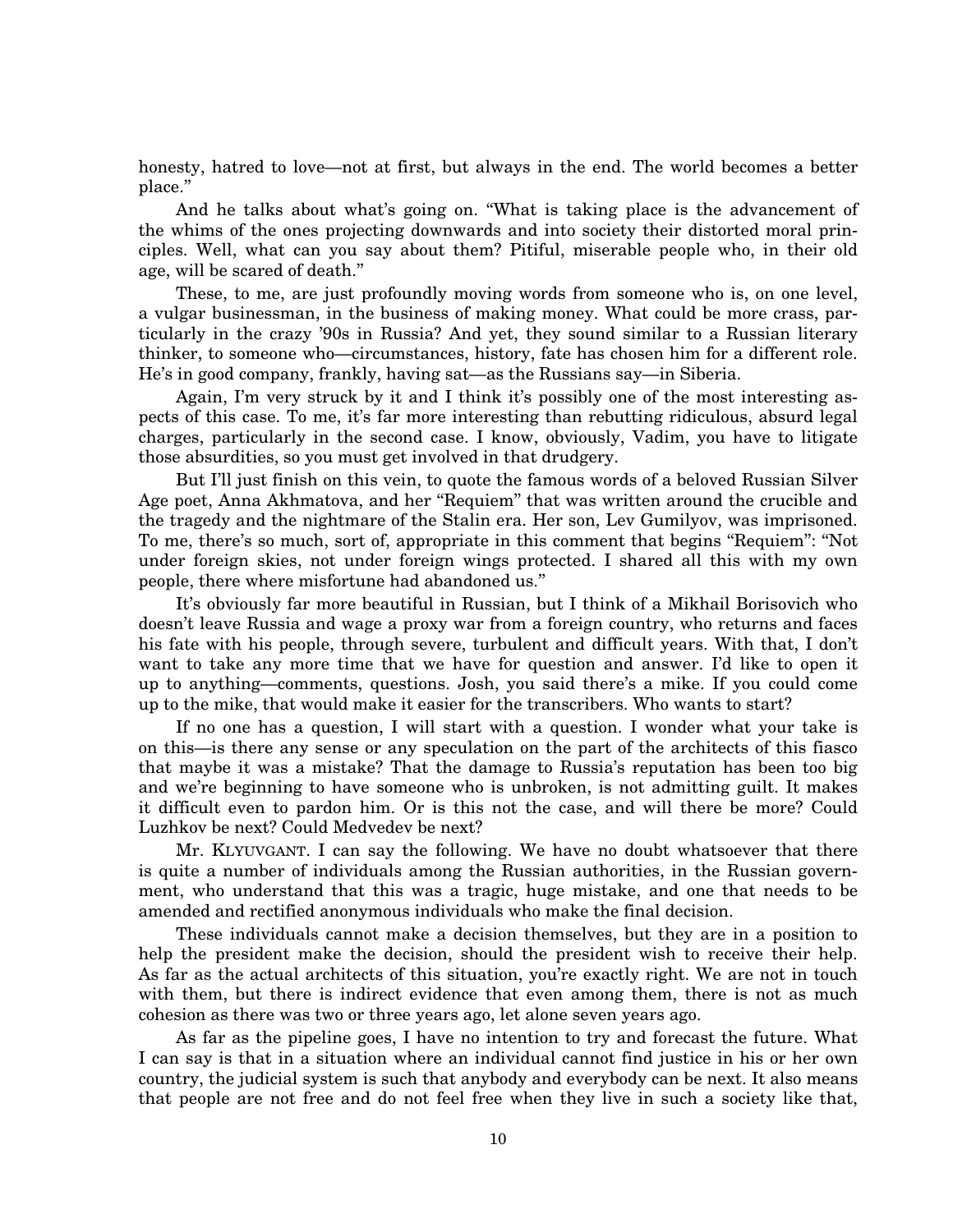and with a government like that, because they are driven by fear. People who are not free cannot engage in genuine modernization.

Mr. PARKER. Thank you. We have probably 20 minutes. I will offer another question because I have quite a few. As I imagine what it must be like to defend a client like Mikhail Borisovich, have you faced any type of harassment in Russia?

Obviously, it's very high-profile, so the other question is, as an attorney, I assume it must be impossible for you to plot out a confidential legal strategy with your client. You can't go through a walk-talk with him. Is there anything that might be able to, sort of, shed some light for us on the daily grind of representing what the Moscow Times called Medvedev's Sakharov?

Mr. KLYUVGANT. Sorry, what was the point about Medvedev's Sakharov?

Mr. PARKER. Well, I said, representing a client who was called, a year or so ago in the Moscow Times, Russia's most famous political dissident.

Mr. KLYUVGANT. Thank you for this question. There was a USSR movie where a school student, a boy wrote that, quote, ''happiness is when they understand you,'' unquote. In that sense, I feel happy right now, which almost sums up the entire answer to your question.

I don't think it would be appropriate to go into any kind of detail as to the difficulty of attorneys working with their clients. This having said, we—and I am referring to all members of the team—have been subject to pressure and harassment. Unfortunately, some of the members of the team cannot even live in their own country.

And we, of course, also understand that as we interact with our clients, sometimes there are more than two parties to the dialogue. The results of this invisible hand, this invisible presence, are very obvious because not infrequently, in the court room, the prosecutors will hint at or will simply show very clearly that they are informed of our meetings with our clients, and the substance of those meetings that we have with our clients, even though they were not there, or only as a fly on the wall.

And as far as Medvedev's Sakharov, or Sakharov of the Medvedev era, at the Matrosskaya Tishina prison, where Khodorkovsky is being held, there is no telephone in his cell, either landline or a cell phone. Should Medvedev wish to make a phone call to Khodorkovsky, as Mikhail Gorbachev once famously made a phone call to Sakharov, I believe the nanotechnology in question will come in very handy and make such a phone call feasible.

And if he can get through to Khodorkovsky on the phone, I will be happy to answer the call and act as a go-between and make sure that they connect. There's just one small problem, and that is that this phone call should actually be made. I think that for that to happen, President Medvedev needs help and assistance.

Mr. PARKER. Well, we know Russia is a leader in nanotechnology, so—anyone else? Ron, please?

Mr. MCNAMARA. Thank you very much. Ron McNamara with the Helsinki Commission. It seems as though there are many dimensions to Mr. Khodorkovsky's case, and can be looked at from many different levels. Certainly it has been pledged never to forget the truly human dimension, as has been touched on here.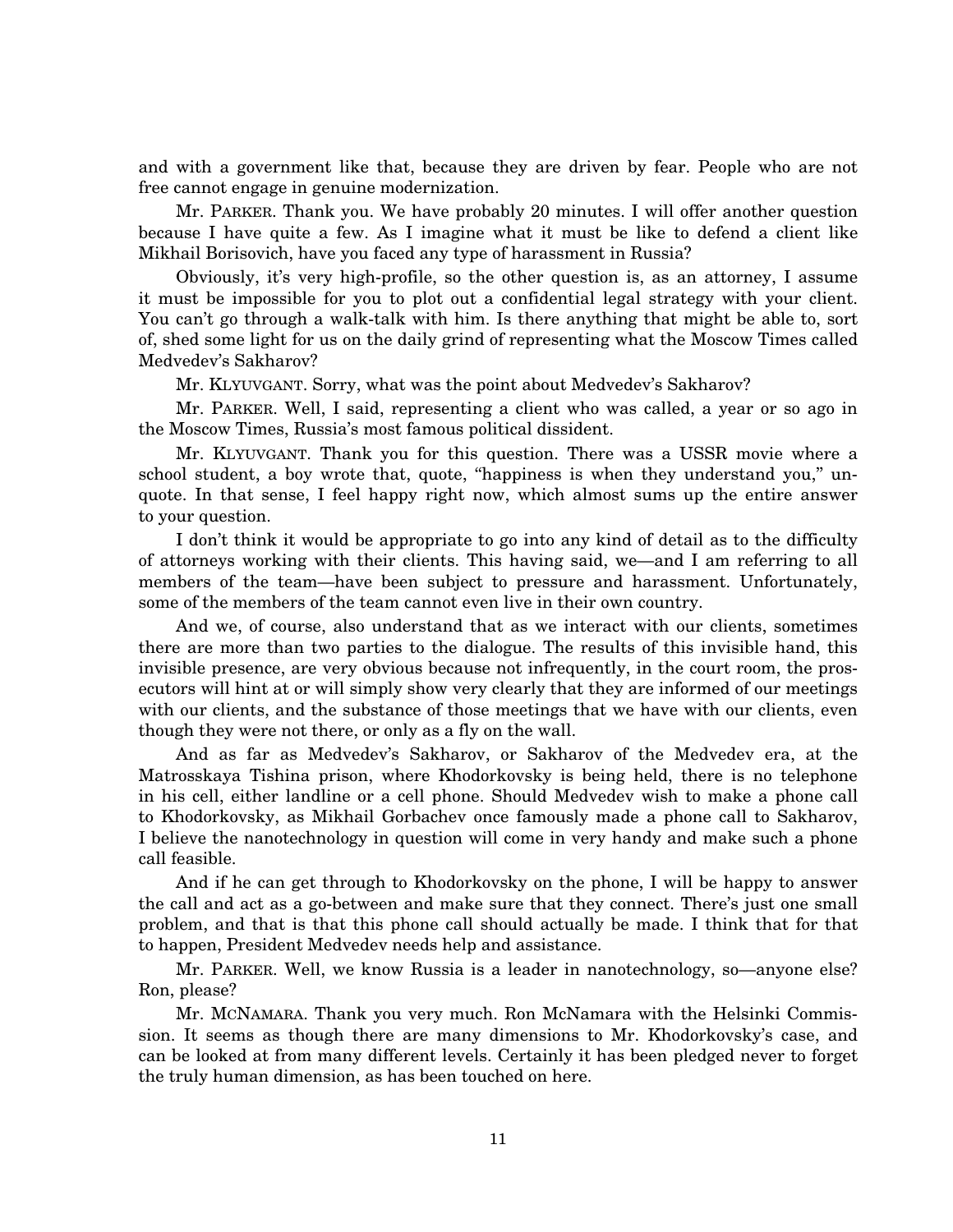In a certain sense, it might be easily dismissed as sort of a political vendetta, if you will, by certain powers that be that for whatever reason may have received Mr. Khodorkovsky's support of certain elements of Russian society as potentially a threat.

There was a mention made regarding the lawsuits of investors in Yukos, and I guess I want to raise the maybe indelicate question, because one thing I've learned from working on Capitol Hill for 30 years is that when you're dealing with people in society, when there is money involved, people pay attention very quickly. Obviously, we're talking about huge sums in the case of your client's potential foreign business.

So who has really benefited in a financial sense from the legal pursuit and hounding of your client? And while we see President Medvedev and Prime Minister Putin going through sort of the normal functions of their offices, it seems to me, it strikes me, as though they're involved in a lot of other transactions and things of that nature, and perhaps their modest financial-disclosure statements don't quite reveal the true attitude of the wealth and resources that they have been able to accumulate while serving in the public sphere in the Russian Federation. I realize it's somewhat indelicate, but why not?

Mr. KLYUVGANT. Actually, this is not such a hard question to answer because there are facts that suggest an answer, and those facts are well known. The bulk of what was taken away from Yukos and the individual shareholders, all ended up in one place. That place is known as the Rosneft Company—because chairman of the board is Mr. Igor Sechin, who, at the time the prosecution was just beginning, was deputy chief of staff of the Russian president, and these days he is deputy chairman of the Russian government.

So Rosneft Oil Company, which has since emerged as Russia's largest primarily because of the Yugos assets that it inherited, wanted to give official statements by Russian government officials. This company is now being scheduled for privatization. To what it extent it will be privatized has not been announced. However, the fact that it will be privatized is beyond doubt at this point.

I am not going to set out the dominoes any further in this logical game And as far as misreporting personal income, I've just read today, in a matter of fact, in news, that the Russian president has sacked a Russian general exactly for that, for lying on his resume. So I guess if that is the general happened to be the person that this kind of sacking practice had started with, apparently he must have been a most dishonest individual. But then of course, it suggests that I am thinking is possible, because I don't really have backstory there.

If I were to be more serious, I would simply say that we have yet to find out a lot of information and facts about this, especially on transparent aspect of the Yugos case that you had just asked a question about.

Mr. MCNAMARA. Thank you. I certainly would like to thank everybody for coming, and Vadim, it has certainly been a real pleasure to have you here. We receive you with great pleasure. This is obviously a very important case, it's a historic case for the development of modern Russia. I am not so optimistic about Washington's leverage or ability to affect the outcome of the case. Maybe I'm wrong, maybe it doesn't matter, maybe somehow, as you said, it can end justly.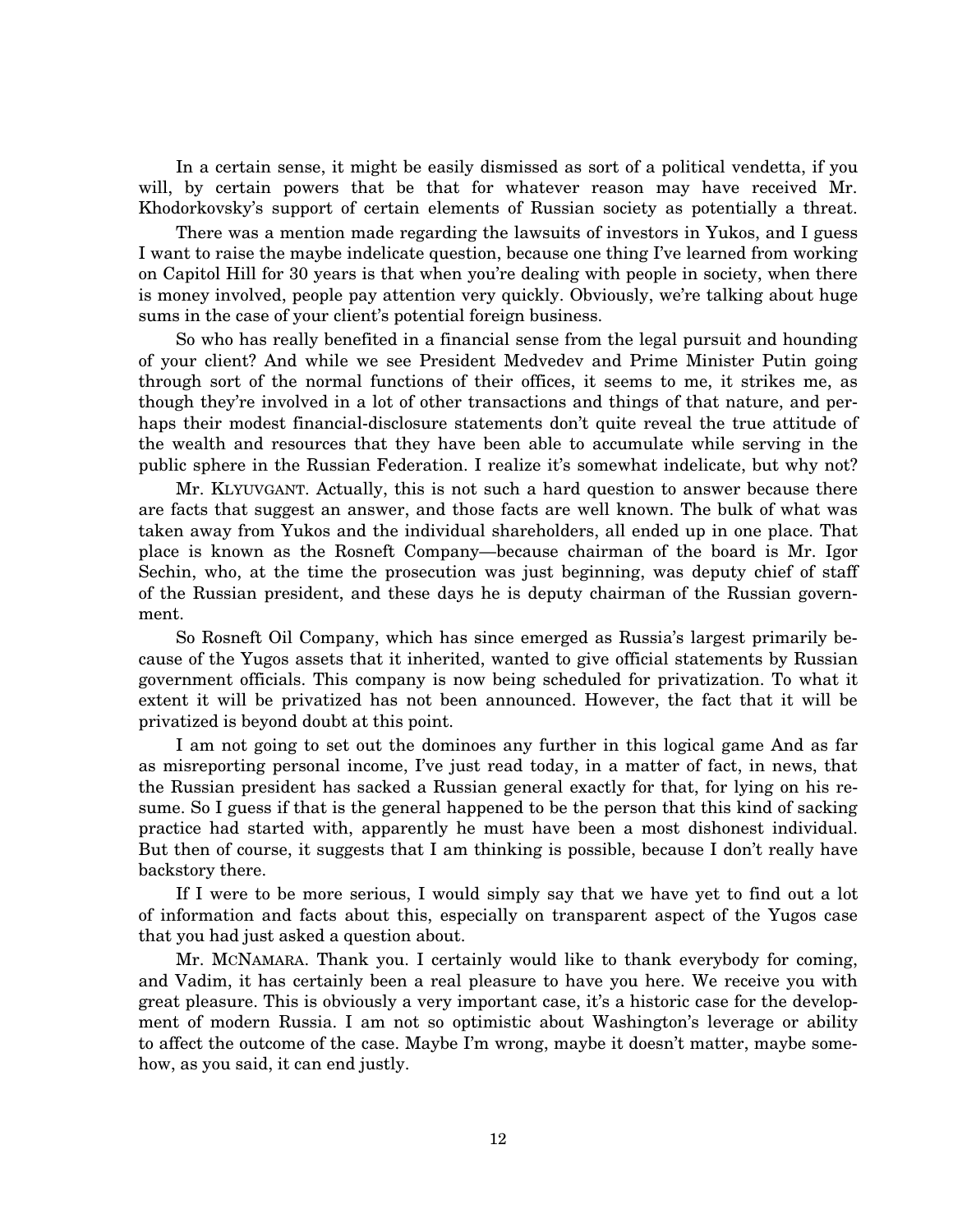But certainly, for our part, we will tell the story for the record, and I can assure you that this commission will not forget your client and the importance of this whole. So with that, the briefing is adjourned.

 $\bigcirc$